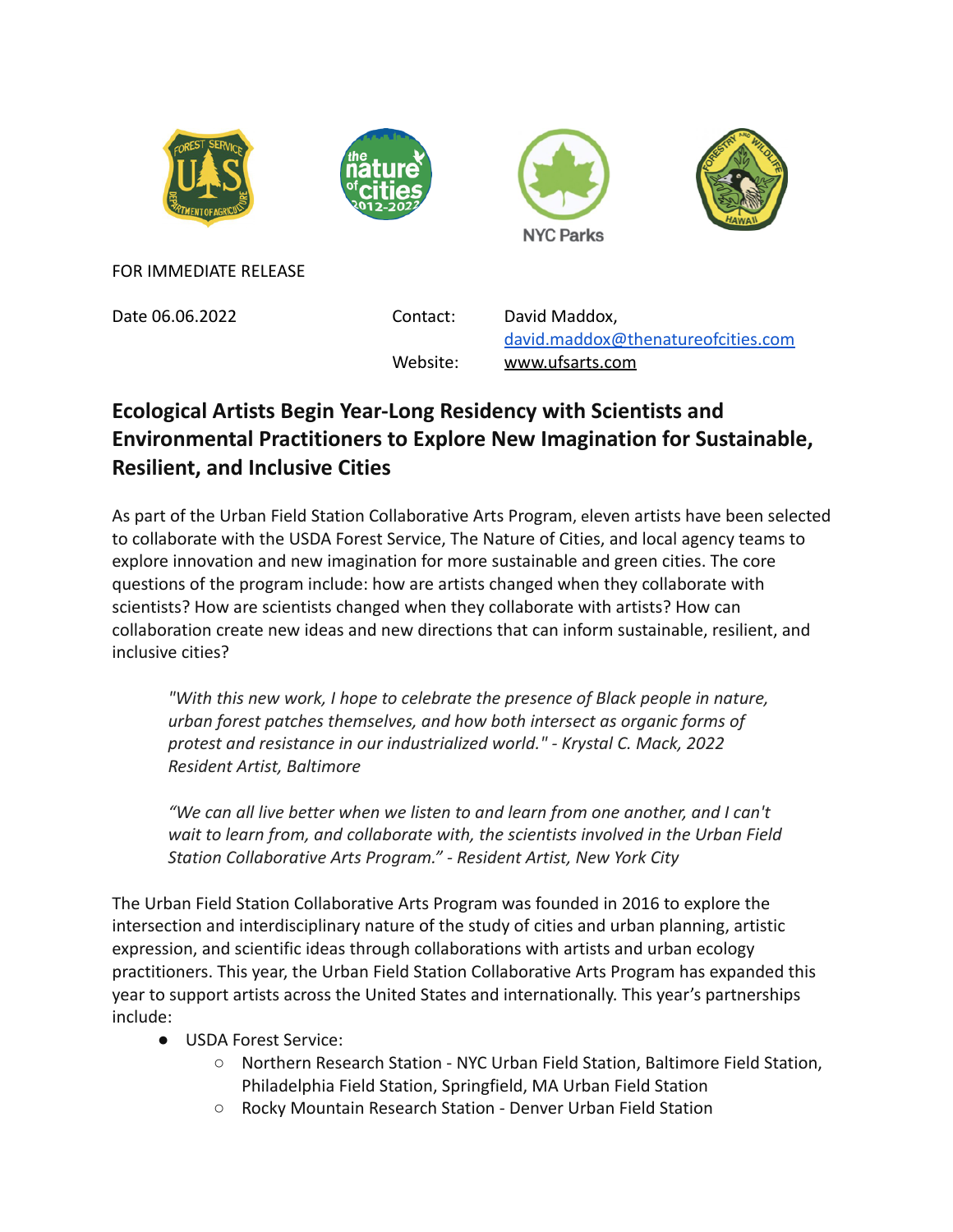- USFS International Programs in the West Bank
- International Institute of Tropical Forestry in Puerto Rico and the Dominican Republic
- New York City Department of Parks and Recreation's Forestry, Horticulture and Natural Resources Division and Arts in Parks Program
- State of Hawaii: Kaulunani, Hawaii's Urban & Community Forestry Program

*"I am thrilled to participate in the UFS Arts program for the fifth year here in New York City and to welcome our largest and most diverse cohort of artists and agency teams of researchers and land managers across the United States and now the world. I look forward to questioning, exploring, and learning together on critical issues facing urban ecosystems and city dwellers and how we might imagine, understand, and realize new solutions to those challenges." - Lindsay Campbell, Research Social Scientist, USDA Forest Service - NYC Urban Field Station*

This year's artists were selected from a pool of competitive applications which represent the diversity and creativity of their respective cities:

**Aaron Terry**, Philadelphia, is an Assistant Professor of Art and Design at the University of Delaware. **Amir Campbell**, Philadelphia, is a portraiture artist currently pursuing studies as a University of Delaware MFA Candidate. Aaron and Amir have been selected based on their proposal for a project entitled "Seeding Newtopia," which relies on printed materials in the form of screen printed and origami envelopes containing native seeds to educate and empower local citizens about the importance of maintaining a healthy, natural ecosystem. The project will evolve throughout the year: collecting local stories associated with local plants, from recipes to human relationships to natural areas. These stories will be reproduced on future seed packets to be distributed, recognizing the local, longstanding, historical, and community-based relationships with nature and prompting future relationships with the natural world in Philadelphia.

*"In communities, maintaining a healthy and natural ecosystem is the key to a balanced, proportioned life. Aaron and I would like to build awareness surrounding the importance of seeding the future both as sowers and as constituent members of a native ecosystem. We also would like to give more insightful keys to access history of the community's native land and become more integrated into its bio-information to create a shared sense of humanity." - Amir Campbell, Resident Artist, Philadelphia*

**Krystal Mack**, Baltimore, will spend her residency working on a new literary work that aims to honor the reclamation of urban spaces by the natural world and Krystal's environmental heritage as a Black woman, a Baltimorean, and a second-generation descendant of the Great Migration.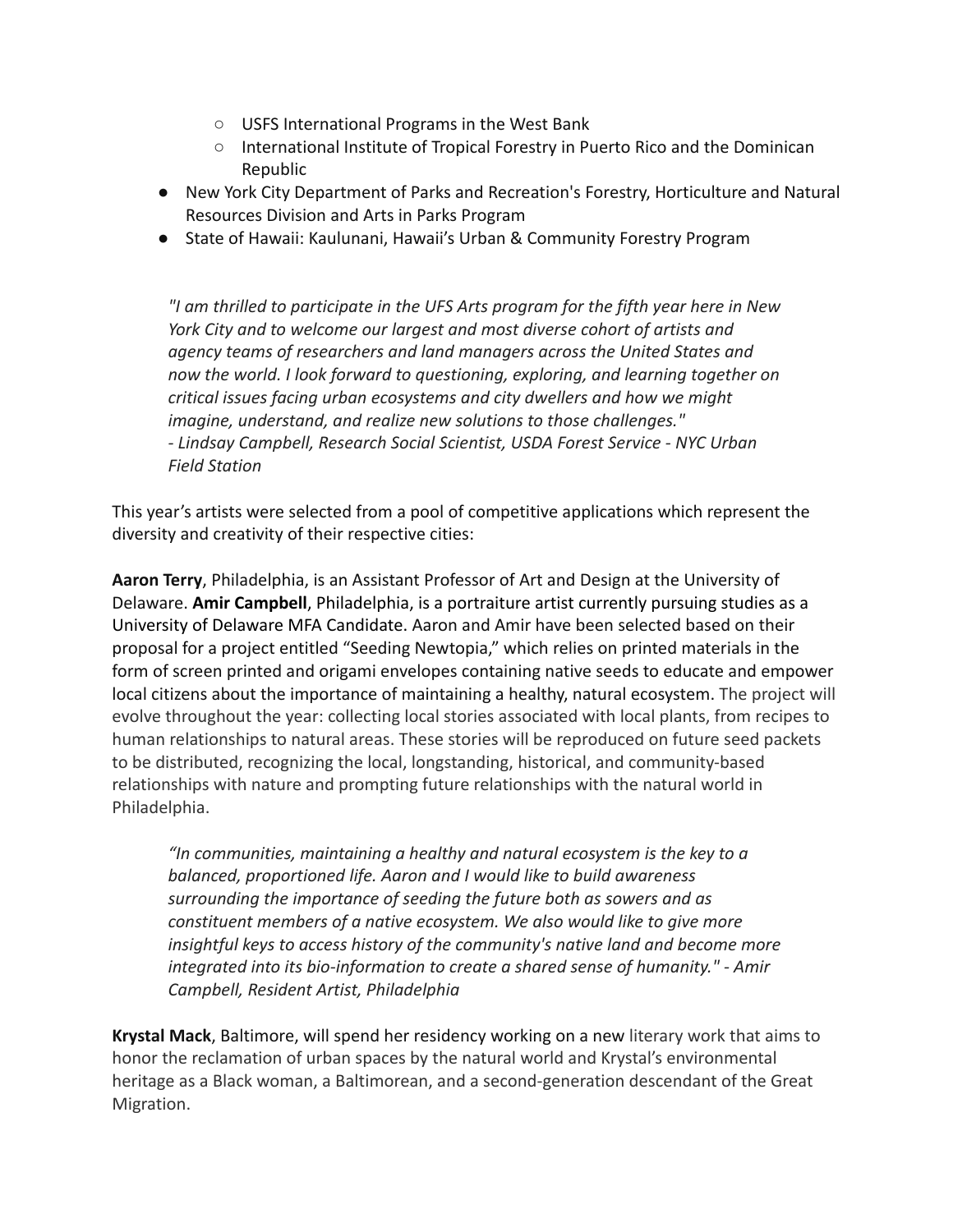**Franklin Cruz**, Denver, is a queer latin poet who will be working on a project entitled *Grounded Voices*. This project seeks to build small outdoor altars filled with poetry. These altars will also double as shelters for small vertebrates and will be made of natural materials which can bio-integrate with the environment organically and spiritually.

**Nalu Andrade**, Honolulu, will be creating his Ho'oilina (legacy) Project, a three part series. The first part is entitled Keiki Ho'oilina, with the aim of connecting all Hawai'i born children to the 'aina. At birth, a native tree will be planted in their honor. Families will be presented with a geotag of the approximate location of their child's tree, as well as information on how to get involved with the Ho'oilina Project. Part two is Kalai Ho'oilina, to promote growth, learning, and becoming through Hawaiian culture. This project will be open to ages 10 and up and will include the removal of invasive plants and teaching children about wood carving taught with native Hawaiian practitioners. Finally, Graduation Ho'oilina encourages children to continue on their legacy journey, as the child moves into adulthood and takes control of their own legacy. Another tree will be planted, this time by the young adult. This will also be a malama project, as the young adults will help to remove invasive plants to make room for indigenous plants. This program can also be used toward the community service requirement for all high school graduating seniors.

**Michele Brody**, NYC, is a place-based public artist from The Bronx. Her work "Nature in Absentia; Monarch Migrations" is a framework for a series of multimedia installations illustrating how the loss of natural biodiversity in New York is in stark contrast to the City's ever expanding cultural diversity. The project will consist of a series of free community paper making workshops, which will eventually become part of an immersive installation titled "Monarch Migrations". This new work will focus on comparing the life cycles and migratory patterns of monarch butterflies with the migrations of humans and the plants that support the life cycles of these butterflies.

**Tommy Cheemou Yang**, NYC, is an indigenous Hmong designer, researcher, and educator focused on insurgent urban and architectural transformations. His residency, partnership with NYC Parks, will focus on the importance of storytelling and ethnography in the production of socio-natural-based solutions in a project entitled "Reflective Urban Ecologies - The Ecology of Four Chinatowns". The intended outcome of this project will be a live digital humanities archive of how Chinese Americans and immigrants have remade and embedded a larger ecosystem in the city, providing a Just model and transition to how we think, write, and map urban fields.

*"Two years ago at the height of the pandemic, I spoke of my grandmother during my commencement speech at The New School - how she was my shade and umbrella in a world filled with uncertainties. As part of the incoming family for the 2022-2023 Urban Field Station Collaborative Arts Program, I hope to nurture and care for a way of making, mapping, writing, and communicating with the communities, colleagues, scientists, and localities I meet in hopes that we can*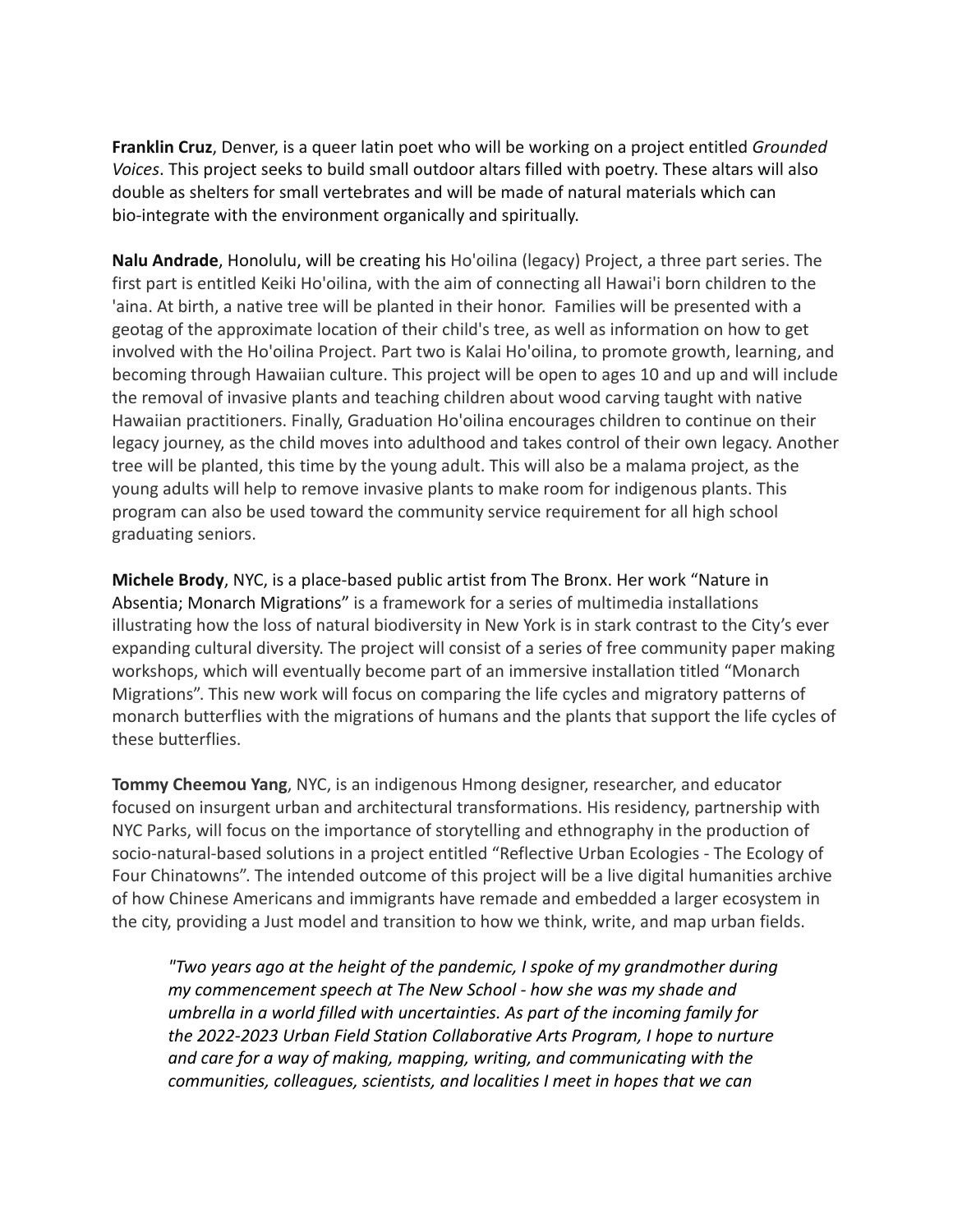## *grow into shades for each other." - Tommy Cheemou Yang, Resident Artist, New York City*

**Ania Upstill**, NYC, is a queer and non-binary artist who will be working with the NYC Urban Field Station on a project entitled "Applying a Queer Lens to Scientific Narratives". Their project will focus on the questions of how we write and make art about the world in ways that make individuals feel connected to their natural environment. In particular, their work will examine how a queer arts lens can encourage people to notice and appreciate the social-ecological systems they are a part of in a new way.

**Richard Johnson**, Springfield, is a visual artist based in the United States. He graduated from MCLA with a degree in sociology 2014. He is president of an art based nonprofit founded in 2018. His goal is to promote positive youth development, positive family relationships, and economic prosperity in the community through visual art. His work for the residency will focus on community engagement and aims to reflect positive culture, values, and environments within the community through visual art.

**Kilia Llano**, Santo Domingo, will be continuing her mural series from her time as a member of the 2021 residency cohort. The series is entitled "Connection" and focuses on the migration patterns of the Cape May Warbler. Her work focuses on engaging community members, specifically kids, in art. Each mural in the series is embedded with a QR code leading to resources on conservation and the Cape May Warbler. Her website on the series will be available through the UFS Arts website shortly.

**Hector Resto**, Guaynabo, is a muralist and graphic designer from Puerto Rico. He is planning a mural themed around migration for the purpose of positively impacting the place, the surroundings, and the life of everyone who passes by. As an artist who uses a wheelchair, he likes the fact that people can see that great things can be achieved even when going through difficult and "permanent" situations.

**Samih Abu Zakieh**, Hebron, is an artist and Director of the Palestinian Children Arts Center (PCAC). He is also responsible for many programs for raising awareness and dealing with art and graffiti issues. The aim of these programs is to explore how to use art in a peaceful way, and keep the children of Palestine safe. His project for the residency is related to place making, mural works, and art exhibitions that encourage children to join art activities in their schools and create community-based environmental awareness.

*"I will work with all my efforts to exchange ideas and Art projects and link them to environmental projects which we made..... and my happiness will be great when we reflect the new experiences on my city and the children of (PCAC) the Palestinian Child Arts Center." - Samih Abu Zakieh, Resident Artist, Hebron*

The New York City Urban Field Station [\(http://www.nrs.fs.fed.us/nyc\)](https://gcc02.safelinks.protection.outlook.com/?url=http%3A%2F%2Fwww.nycgovparks.org%2Fexit%3Furl%3Dhttp%253A%2F%2Fwww.nrs.fs.fed.us%2Fnyc&data=04%7C01%7CMegan.Moriarty%40parks.nyc.gov%7Cfb85f9ad93824b18d16108d8eb0193eb%7C32f56fc75f814e22a95b15da66513bef%7C0%7C0%7C637517739307650282%7CUnknown%7CTWFpbGZsb3d8eyJWIjoiMC4wLjAwMDAiLCJQIjoiV2luMzIiLCJBTiI6Ik1haWwiLCJXVCI6Mn0%3D%7C1000&sdata=ztnReXElTbUSxot%2FVk8yF4V5sbditfkNaSrKVmDeTuM%3D&reserved=0) is a unique scientific collaboration between the NYC Parks, the USDA Forest Service's Northern Research Station, and